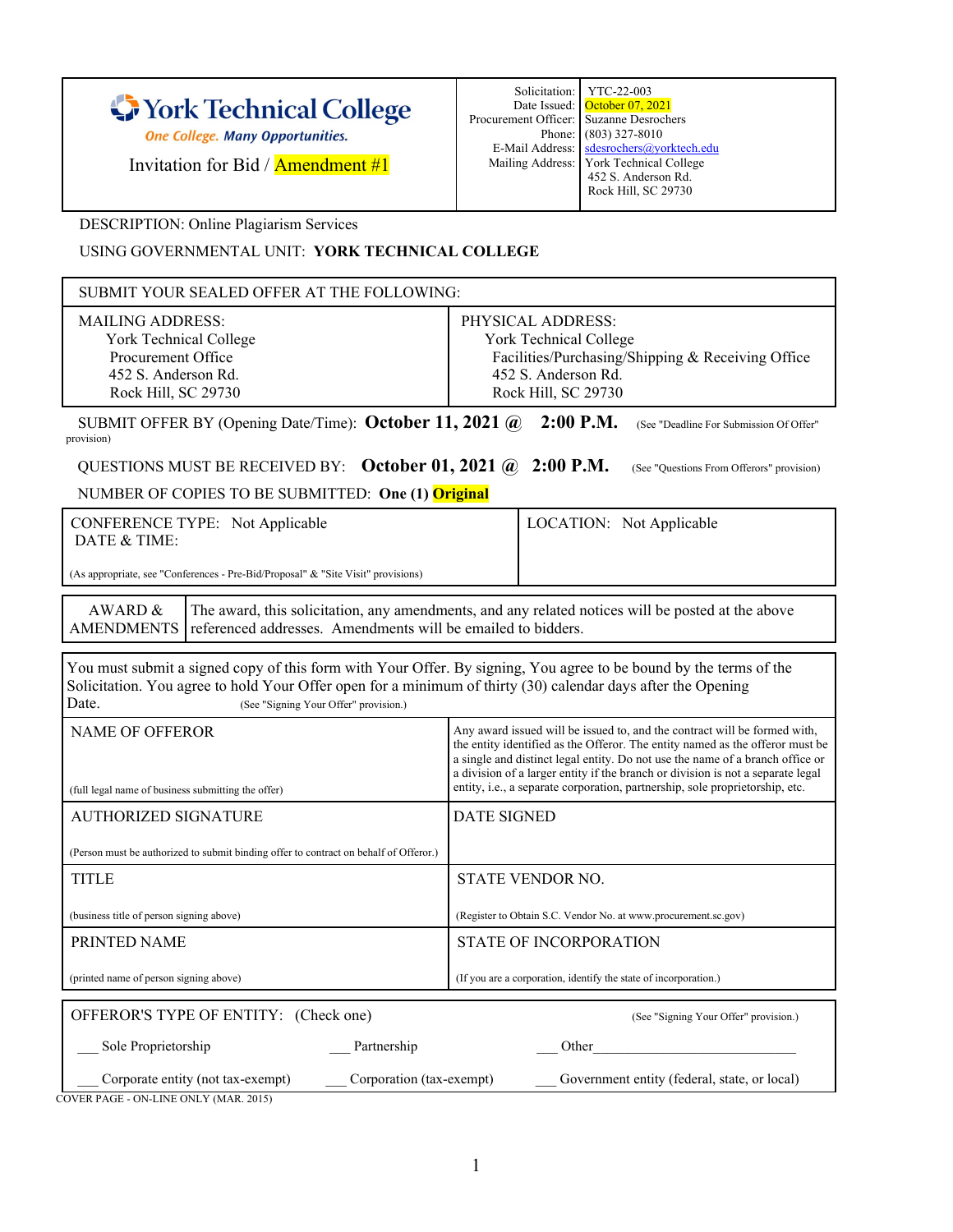## **PAGE TWO (Return Page Two with Your Offer)**

|                                                                                                                                                                                                                                                                                                                                                                                                                                                                                                                                                                                                                                                                                                                                                                                                                                                                                                                                  |                                                                                                        |                      |                                                                                                                          | y 1 110 111111 1 001 OIRT                                                                                               |                                                                                                                                                |               |                         |
|----------------------------------------------------------------------------------------------------------------------------------------------------------------------------------------------------------------------------------------------------------------------------------------------------------------------------------------------------------------------------------------------------------------------------------------------------------------------------------------------------------------------------------------------------------------------------------------------------------------------------------------------------------------------------------------------------------------------------------------------------------------------------------------------------------------------------------------------------------------------------------------------------------------------------------|--------------------------------------------------------------------------------------------------------|----------------------|--------------------------------------------------------------------------------------------------------------------------|-------------------------------------------------------------------------------------------------------------------------|------------------------------------------------------------------------------------------------------------------------------------------------|---------------|-------------------------|
| HOME OFFICE ADDRESS (Address for offeror's home office /<br>principal place of business)                                                                                                                                                                                                                                                                                                                                                                                                                                                                                                                                                                                                                                                                                                                                                                                                                                         |                                                                                                        |                      |                                                                                                                          | NOTICE ADDRESS (Address to which all procurement and contract<br>related notices should be sent.) (See "Notice" clause) |                                                                                                                                                |               |                         |
|                                                                                                                                                                                                                                                                                                                                                                                                                                                                                                                                                                                                                                                                                                                                                                                                                                                                                                                                  |                                                                                                        |                      |                                                                                                                          |                                                                                                                         | Area Code - Number - Extension                                                                                                                 | Facsimile     |                         |
|                                                                                                                                                                                                                                                                                                                                                                                                                                                                                                                                                                                                                                                                                                                                                                                                                                                                                                                                  |                                                                                                        |                      |                                                                                                                          |                                                                                                                         |                                                                                                                                                |               | E-                      |
|                                                                                                                                                                                                                                                                                                                                                                                                                                                                                                                                                                                                                                                                                                                                                                                                                                                                                                                                  |                                                                                                        |                      |                                                                                                                          | mail Address                                                                                                            |                                                                                                                                                |               |                         |
| PAYMENT ADDRESS (Address to which payments will be sent.)<br>(See "Payment" clause)                                                                                                                                                                                                                                                                                                                                                                                                                                                                                                                                                                                                                                                                                                                                                                                                                                              |                                                                                                        |                      | ORDER ADDRESS (Address to which purchase orders will be sent)<br>(See "Purchase Orders and "Contract Documents" clauses) |                                                                                                                         |                                                                                                                                                |               |                         |
|                                                                                                                                                                                                                                                                                                                                                                                                                                                                                                                                                                                                                                                                                                                                                                                                                                                                                                                                  | Payment Address same as Home Office Address<br>Payment Address same as Notice Address (check only one) |                      |                                                                                                                          |                                                                                                                         | Order Address same as Home Office Address<br>Order Address same as Notice Address (check only one)                                             |               |                         |
|                                                                                                                                                                                                                                                                                                                                                                                                                                                                                                                                                                                                                                                                                                                                                                                                                                                                                                                                  | <b>ACKNOWLEDGMENT OF AMENDMENTS</b>                                                                    |                      |                                                                                                                          |                                                                                                                         | Offerors acknowledges receipt of amendments by indicating amendment number and its date of issue. (See "Amendments to Solicitation" Provision) |               |                         |
| Amendment No.                                                                                                                                                                                                                                                                                                                                                                                                                                                                                                                                                                                                                                                                                                                                                                                                                                                                                                                    | Amendment Issue<br>Date                                                                                | Amendment No.        | Amendment Issue<br>Date                                                                                                  | Amendment No.                                                                                                           | <b>Amendment Issue</b><br>Date                                                                                                                 | Amendment No. | Amendment Issue<br>Date |
|                                                                                                                                                                                                                                                                                                                                                                                                                                                                                                                                                                                                                                                                                                                                                                                                                                                                                                                                  |                                                                                                        |                      |                                                                                                                          |                                                                                                                         |                                                                                                                                                |               |                         |
|                                                                                                                                                                                                                                                                                                                                                                                                                                                                                                                                                                                                                                                                                                                                                                                                                                                                                                                                  |                                                                                                        |                      |                                                                                                                          |                                                                                                                         |                                                                                                                                                |               |                         |
| <b>DISCOUNT FOR</b><br>PROMPT PAYMENT<br>(See "Discount for Prompt<br>Payment" clause)                                                                                                                                                                                                                                                                                                                                                                                                                                                                                                                                                                                                                                                                                                                                                                                                                                           |                                                                                                        | 10 Calendar Days (%) |                                                                                                                          | 20 Calendar Days (%)                                                                                                    | 30 Calendar Days (%)                                                                                                                           |               | Calendar Days (%)       |
| PREFERENCES - A NOTICE TO VENDORS (SEP. 2009): On June 16, 2009, the South Carolina General Assembly<br>rewrote the law governing preferences available to in-state vendors, vendors using in-state subcontractors, and vendors<br>selling in-state or US end products. This law appears in Section 11-35-1524 of the South Carolina Code of Laws. A summary<br>of the new preferences is available at www.procurement.sc.gov/preferences. ALL THE PREFERENCES MUST BE<br>CLAIMED AND ARE APPLIED BY LINE ITEM, REGARDLESS OF WHETHER AWARD IS MADE BY ITEM OR<br>LOT. VENDORS ARE CAUTIONED TO CAREFULLY REVIEW THE STATUTE BEFORE CLAIMING ANY<br>PREFERENCES. THE REQUIREMENTS TO QUALIFY HAVE CHANGED. IF YOU REQUEST A<br>PREFERENCE, YOU ARE CERTIFYING THAT YOUR OFFER QUALIFIES FOR THE PREFERENCE<br>YOU'VE CLAIMED. IMPROPERLY REQUESTING A PREFERENCE CAN HAVE SERIOUS<br><b>CONSEQUENCES.</b> [11-35-1524(E)(4)&(6)] |                                                                                                        |                      |                                                                                                                          |                                                                                                                         |                                                                                                                                                |               |                         |
| PREFERENCES - ADDRESS AND PHONE OF IN-STATE OFFICE: Please provide the address and phone number for<br>your in-state office in the space provided below. An in-state office is necessary to claim either the Resident Vendor<br>Preference $(11-35-1524(C)(1)(i)\&$ (ii)) or the Resident Contractor Preference $(11-35-1524(C)(1)(iii))$ . Accordingly, you<br>must provide this information to qualify for the preference. An in-state office is not required, but can be beneficial, if you<br>are claiming the Resident Subcontractor Preference (11-35-1524(D)).                                                                                                                                                                                                                                                                                                                                                            |                                                                                                        |                      |                                                                                                                          |                                                                                                                         |                                                                                                                                                |               |                         |
| In-State Office Address same as Home Office Address                                                                                                                                                                                                                                                                                                                                                                                                                                                                                                                                                                                                                                                                                                                                                                                                                                                                              |                                                                                                        |                      |                                                                                                                          |                                                                                                                         |                                                                                                                                                |               |                         |
| In-State Office Address same as Notice Address (check only one)                                                                                                                                                                                                                                                                                                                                                                                                                                                                                                                                                                                                                                                                                                                                                                                                                                                                  |                                                                                                        |                      |                                                                                                                          |                                                                                                                         |                                                                                                                                                |               |                         |